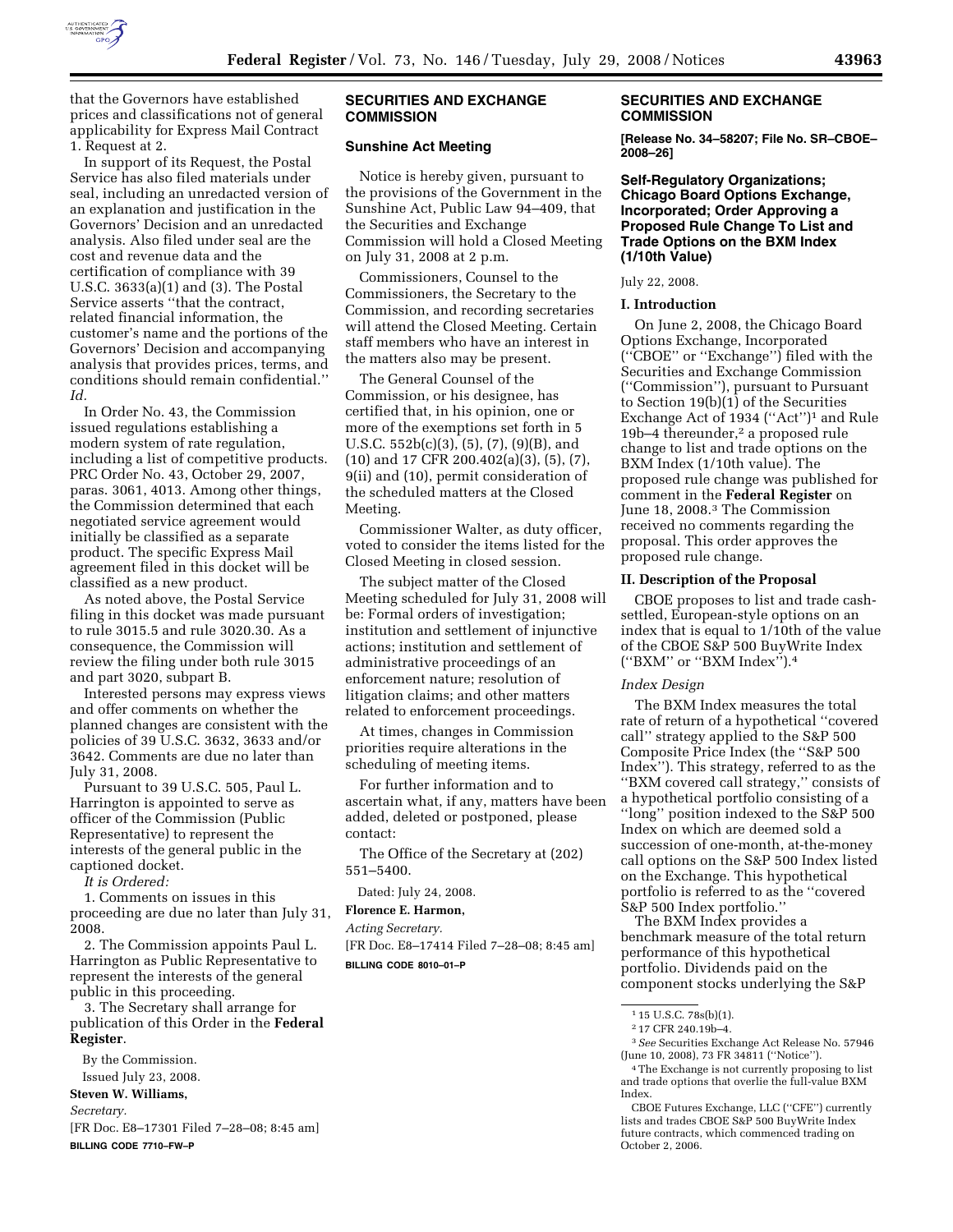500 Index and the dollar value of option premium deemed received from the sold call options are functionally ''reinvested'' in the covered S&P 500 Index portfolio. The BXM Index is based on the cumulative gross rate of return of the covered S&P 500 Index portfolio since the inception of the BXM Index on June 1, 1988, when it was set to an initial value of 100.00.

The BXM covered call strategy requires that each S&P 500 Index call option in the hypothetical portfolio be held to maturity, generally the third Friday of each month. The call option is settled against the Special Opening Quotation (''SOQ'') of the S&P 500 Index used as the final settlement price of S&P 500 Index call options.5 The SOQ is a special calculation of the S&P 500 Index that is compiled from the opening prices of component stocks underlying the S&P 500 Index that is performed when all 500 stocks underlying the S&P 500 Index have opened for trading, and is usually determined before 10 a.m. Chicago time.6 The final settlement price of the call option at maturity is the greater of 0 and the difference between the SOQ minus the strike price of the expiring call option.

Subsequent to the settlement of the expiring call option, a new at-the-money call option expiring in the next month is then deemed written, or sold, a transaction commonly referred to as a ''roll.'' The strike price of the new call option is the S&P 500 Index call option listed on CBOE with the closest strike price above the last value of the S&P 500 Index reported before 10 a.m. Chicago time.7 Once the strike price of the new call option has been identified, the new call option is deemed sold at a price equal to the volume-weighted average of the traded prices (''VWAP'') of the new call option during the half-hour period beginning at 10:30 a.m. Chicago time. CBOE calculates the VWAP in a twostep process: First, CBOE excludes trades in the new call option between 10:30 a.m. and 11 a.m. Chicago time that are identified as having been executed as part of a ''spread,'' and then CBOE calculates the weighted average of all

remaining transaction prices of the new call option between 10:30 a.m. and 11 a.m. Chicago time, with weights equal to the fraction of total non-spread volume transacted at each price during this period. The source of the transaction prices used in the calculation of the VWAP is CBOE's Market Data Retrieval (''MDR'') System.8 If no transactions occur in the new call option between 10:30 a.m. and 11 a.m. Chicago time, then the new call option is deemed sold at the last bid price reported before 11 a.m. Chicago time. The value of option premium deemed received from the new call option is functionally ''reinvested'' in the portfolio.

#### *Index Calculation*

The BXM Index is calculated in realtime by CBOE every 15 seconds during each trading day, excluding roll dates (for the respective components of the covered S&P 500 Index portfolio). The BXM Index calculation is disseminated through OPRA and is publicly available through most price quote vendors.9 The BXM Index is a chained index, *i.e.* , its value is equal to 100 times the cumulative product of gross daily rates of return of the covered S&P 500 Index portfolio since the inception date of the BXM Index.10

#### *Options Trading*

BXM options will be quoted in terms of the underlying BXM Index (1/10th value). Both options prices and cash index levels will be stated in decimal format and one point will equal \$100. The minimum tick size for series trading below 3.00 will be 0.05 point (\$5.00), and the minimum tick for series trading at and above 3.00 will be 0.10 point (\$10.00). In accordance with Rule 24.9(a)(2), the Exchange will typically list three near-term expiration months and three additional expiration months from the March quarterly cycle (March, June, September and December).

The minimum strike price interval for BXM options will be 0.01 point (\$1.00). The Exchange will initially list at least two strike prices above and two strike prices below the current value of the BXM Index (1/10th value) at or about the time a series is opened for trading on the Exchange. As part of this initial listing, the Exchange will list strike prices that are within 5 points from the

closing value of the BXM Index (1/10th value) on the preceding day.

The Exchange proposes to add additional series when the Exchange deems it necessary to maintain an orderly market, to meet customer demand, or when the underlying BXM Index (1/10th value) moves substantially from the initial exercise price or prices. To the extent that any additional strike prices are listed by the Exchange, such additional strike prices shall be within 30 percent above or below the closing value of the BXM Index (1/10th value). The Exchange will also be permitted to open additional strike prices that are more than 30 percent above or below the current BXM Index (1/10th value) provided that customer interest for such series is demonstrated and expressed by institutional, corporate or individual customers or their brokers. Market-Makers trading for their own account would not be considered when determining customer interest. In addition to the initial listed series, the Exchange may list up to 60 additional series per expiration month for each series in BXM options. In addition, the Exchange proposes that it shall not list LEAPS on BXM options at intervals less than \$5.

The Exchange also proposes to set forth a delisting policy with respect to BXM options. Specifically, the Exchange will, on a monthly basis, review series that are outside a range of five strikes above and five strikes below the current value of the BXM Index (1/ 10th value) and delist series with no open interest in both the put and the call series having a: (i) Strike higher than the highest strike price with open interest in the put and/or call series for a given expiration month; and (ii) strike lower than the lowest strike price with open interest in the put and/or call series for a given expiration month. Notwithstanding the proposed delisting policy, customer requests to add strikes and/or maintain strikes in BXM options in series eligible for delisting will be granted.11

### *Exercise and Settlement*

The proposed options will expire on the Saturday following the third Friday of the expiration month. Trading in the expiring contract month will normally cease at 3:15 p.m. Chicago time on the

<sup>5</sup> If the third Friday of the month is an exchange holiday, the call option will be settled against the SOQ on the previous business day and the new call option will be selected on that day as well.

 $^6\,$  If one or more stocks in the S&P 500 Index do not open on the day the SOQ is calculated, the final settlement price for SPX options is determined in accordance with the Rules and By-Laws of The Options Clearing Corporation (''OCC'').

<sup>7</sup> If the last value of the S&P 500 Index reported before 10 a.m. Chicago time is exactly equal to a listed S&P 500 Index call option strike price, then the new call option is the S&P 500 Index call option with that exact at-the-money strike price.

<sup>8</sup>Time and sales information from CBOE's MDR System is disseminated through the Options Price Reporting Authority (''OPRA'') and is publicly available through most price quote vendors.

<sup>9</sup> Information regarding the BXM Index may be found on CBOE's Web site at the following Internet address: *www.cboe.com/micro/bxm.* 

<sup>10</sup>*See* Notice, *supra* note 3 for further discussion of the BXM Index calculation.

<sup>&</sup>lt;sup>11</sup> The Exchange also proposes to add new Interpretation and Policy .11 to Rule 5.5, *Series of Option Contracts Open for Trading,* which would be an internal cross reference stating that the intervals between strike prices for BXM option series would be determined in accordance with proposed new Interpretation and Policy .01(f) to Rule 24.9.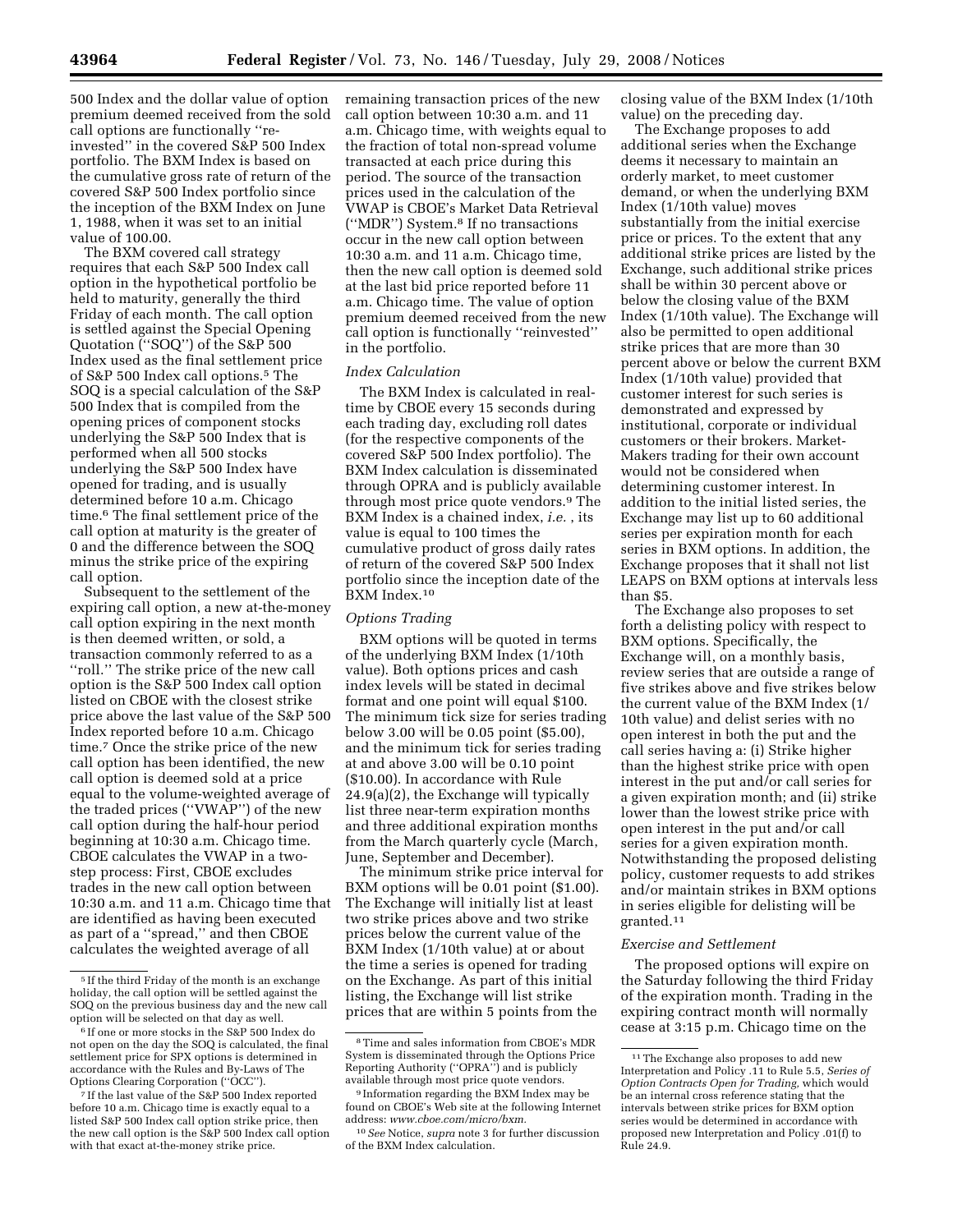business day preceding the last day of trading (ordinarily the Thursday before expiration Saturday, unless there is an intervening holiday). When the last trading day is moved because of an Exchange holiday (such as when CBOE is closed on the Friday before expiration), the last trading day for expiring options will be Wednesday and the SOQ of the BXM Index will be calculated on Thursday.

Exercise will result in delivery of cash on the business day following expiration. BXM options will be A.M. settled. As described above, the exercise settlement value of a BXM option shall be a SOQ of the BXM Index (1/10th value). The exercise-settlement amount is equal to the difference between the exercise-settlement value and the exercise price of the option, multiplied by \$100.

If the exercise settlement value is not available or the normal settlement procedure cannot be utilized due to a trading disruption or other unusual circumstance, the settlement value will be determined in accordance with the rules and bylaws of the OCC.

### *Surveillance*

The Exchange states that it will use the same surveillance procedures currently utilized for each of the Exchange's other index options to monitor trading in BXM options. The Exchange further represents that these surveillance procedures shall be adequate to monitor trading in options on these option products. For surveillance purposes, the Exchange will have complete access to information regarding trading activity in the pertinent underlying securities (*i.e.*, S&P 500 Index component securities).

## *Position and Exercise Limits; Reporting of Positions*

The Exchange is not proposing to establish any position and exercise limits for BXM options. Because the BXM Index (1/10th value) is calculated using values of the S&P 500 Index, the Exchange believes that the position and exercise limits for this new product should be the same as those for broadbased index options (*e.g.* SPX) for which there are no position limits.

BXM options will be subject to the same reporting and other requirements triggered for other options dealt in on the Exchange.12

### *Exchange Rules Applicable*

Except as modified herein, the rules in Chapters I through XIX, XXIV, XXIVA, and XXIVB will equally apply to BXM options. BXM options will be margined as ''broad-based index'' options, and under CBOE rules, especially, Rule 12.3(c)(5)(A), the margin requirement for a short put or call shall be 100% of the current market value of the contract plus up to 15% of the respective underlying indicator value. Additional margin may be required pursuant to Exchange Rule 12.10.

The Exchange proposes to designate BXM options as eligible for trading as Flexible Exchange Options as provided for in Chapters XXIVA (Flexible Exchange Options) and XXIVB (FLEX Hybrid Trading System).

### *Capacity*

CBOE represents that it believes the Exchange and the OPRA have the necessary systems capacity to handle the additional traffic associated with the listing of new series that would result from the introduction of BXM options.

### **III. Discussion**

The Commission finds that the proposed rule change is consistent with the requirements of the Act and the rules and regulations thereunder applicable to a national securities exchange.13 Specifically, the Commission finds that the proposal is consistent with Section 6(b)(5) of the Act,<sup>14</sup> which requires, among other things, that the rules of a national securities exchange be designed to promote just and equitable principles of trade, to remove impediments to and perfect the mechanism of a free and open market and a national market system, and, in general, to protect investors and the public interest.

The Commission believes that the BXM Index (1/10th value) options should provide investors with a potentially useful investment choice. The Commission believes that permitting \$1.00 strike price intervals for BXM option series will provide investors with added flexibility in the trading of BXM options and further the public interest by allowing investors to establish positions that are better tailored to meet their investment objectives. Further, the Commission notes that it has previously approved Exchange rules that permit the

Exchange to list series at \$1.00 or lower strike price intervals in similar option products.15 The Commission also believes that the proposal strikes a reasonable balance between the Exchange's desire to accommodate market participants by offering a wider array of investment opportunities and the need to avoid unnecessary proliferation of options series and the corresponding increase in quotes. The Commission notes that the delisting policy proposed by the Exchange is designed to mitigate the number of options series with no open interest, which would reduce quote traffic accordingly.

The Commission notes that the BXM Index is calculated in real time by CBOE every 15 seconds during each trading day. The BXM Index calculation is disseminated through OPRA, and is publicly available through most price quote vendors.

Because the BXM Index is calculated using values of the S&P 500 Index, the Commission believes it is appropriate that the position and exercise limits for BXM options be the same as for other broad-based index options, which similarly have no position and exercise limits. Further, the Commission notes that the margin requirements for broadbased index options will also apply to BXM options.

The Commission also believes that the Exchange's proposal to allow BXM options to be eligible for trading as FLEX options is consistent with the Act. The Commission previously approved rules relating to the listing and trading of FLEX Options on CBOE, which gives investors and other market participants the ability to individually tailor, within specified limits, certain terms of those options.16 The current proposal incorporates BXM (1/10th value) options that trade as FLEX Options into these existing rules and regulatory framework.

The Commission notes that CBOE represented that it had an adequate surveillance program to monitor trading of options on the BXM Index (1/10th Value) and intends to apply its existing

16*See* Securities Exchange Act Release No. 31910 (February 23, 1993), 58 FR 12056 (March 2, 1993).

<sup>12</sup>*See e.g.,* Rule 4.13, *Reports Related to Position Limits.* For purposes of calculating reportable positions, the Exchange has employed a contract factor of 10 for determining reporting and other requirements for BXM options. For example, the reporting requirements of Rule 24.4.03 for BXM options will be triggered when an end of day aggregate position exceeds 1 million contracts.

<sup>13</sup> In approving this proposed rule change, the Commission has considered the proposed rule's impact on efficiency, competition, and capital formation. *See* 15 U.S.C. 78c(f). 14 15 U.S.C. 78f(b)(5).

<sup>15</sup>Rule 24.9.01(b) permits the CBOE to list series on options based on one-one hundredth (1/100th) of the value of the Dow Jones Industrial Average Index at no less than \$0.50 intervals. *See* Securities Exchange Act Release No. 39011 (September 3, 1997), 62 FR 47840 (September 11, 1997) (SR– CBOE–1997–26). Rule 24.9.11 allows the Exchange to list strike price intervals at no less than \$1 for the Mini-SPX option, which is based on 1/10th the value of the S&P 500 Index. *See* Securities Exchange Act Release Nos. 52625 (October 18, 2005), 70 FR 61479 (October 24, 2005) (SR–CBOE– 2005–81) and 57049 (December 27, 2007), 73 FR 528 (January 3, 2008) (SR–CBOE–2007–125).